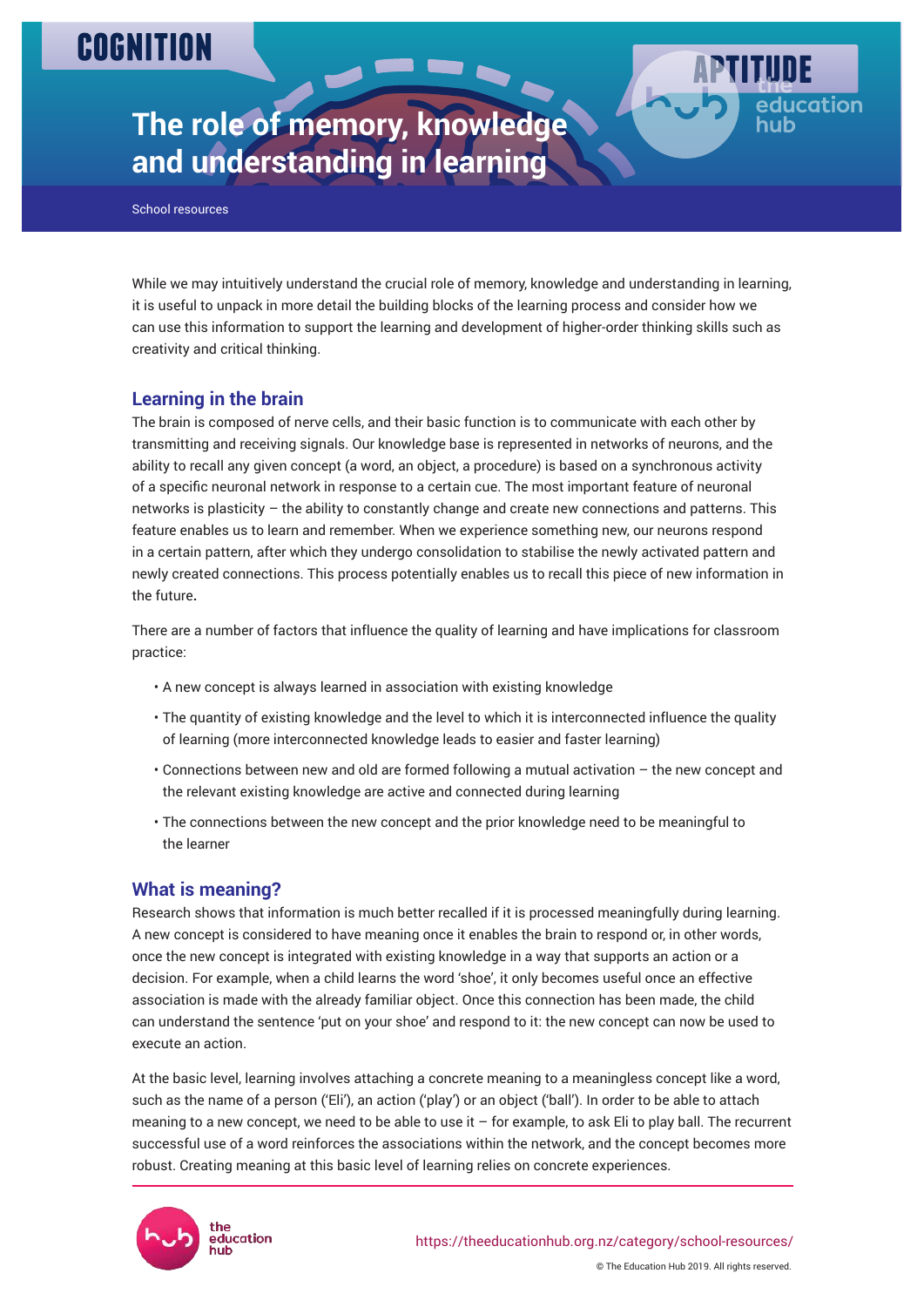At higher levels of learning, concepts with concrete meaning are used as examples for more abstract or more general concepts. For example, if we wish to teach what 'equal' means, we can say 'If Eli has one ball and Sam has one ball, then they have an equal number of balls'. We establish the meaning of the new concept 'equal' on the basis of already known concepts ('ball', 'Eli', 'has', and so on). Later, we can connect 'equal' with more abstract concepts such as 'equality' or 'equity'.

## **The relationship between memorising and understanding**

When we memorise, we are able to recite a certain fact like ' $4 \times 3 = 12'$ . A student who is able to do this has a basic understanding of 'four times three' that allows them to use that information at a low level and in a very specific context (such as answering a question in a maths quiz), but would not demonstrate deep understanding of the concept of multiplication. To create a higher level of understanding, we need to use concrete examples ('Eli has three baskets, and there are four balls in each basket') and connect them explicitly ('so we can say Eli has three times four balls'). If we repeat this example and add others, making sure that the student is practising them repeatedly and effectively, we establish an understanding of the concept of multiplication as opposed to a rote memorisation of the fact '4  $x$  3 = 12'. As a higherlevel concept, it will now be useful in various situations, and can serve as a basis for future learning. Every time multiplication is used is an opportunity to practise and to receive positive feedback that helps to anchor the concept in the brain. Eventually, the student will master the concept and be able to use it effortlessly.

Memorising and understanding are not opposites but rather two components of the same thing. We can map the common terms 'memorising' and 'understanding' on to lower and higher levels of understanding respectively. Achieving understanding at each level is based on available background knowledge and the meaningful connections that are learned and practised.

## **Knowledge versus understanding**

Knowledge is the collection of concepts represented in the brain, and understanding is the connections that they form, such that they are interrelated and dependent on each other. This highlights two important features of the way our brains learn:

- It is hierarchical: new knowledge must be built on existing knowledge
- It is based on meaning: the glue that puts the pieces together is our ability to use the new in the context of the existing

The learning process can be thought of as a pyramid, where the knowledge pieces are the bricks and the structure they form depends on understanding. The final product is dependent on both:





© The Education Hub 2019. All rights reserved.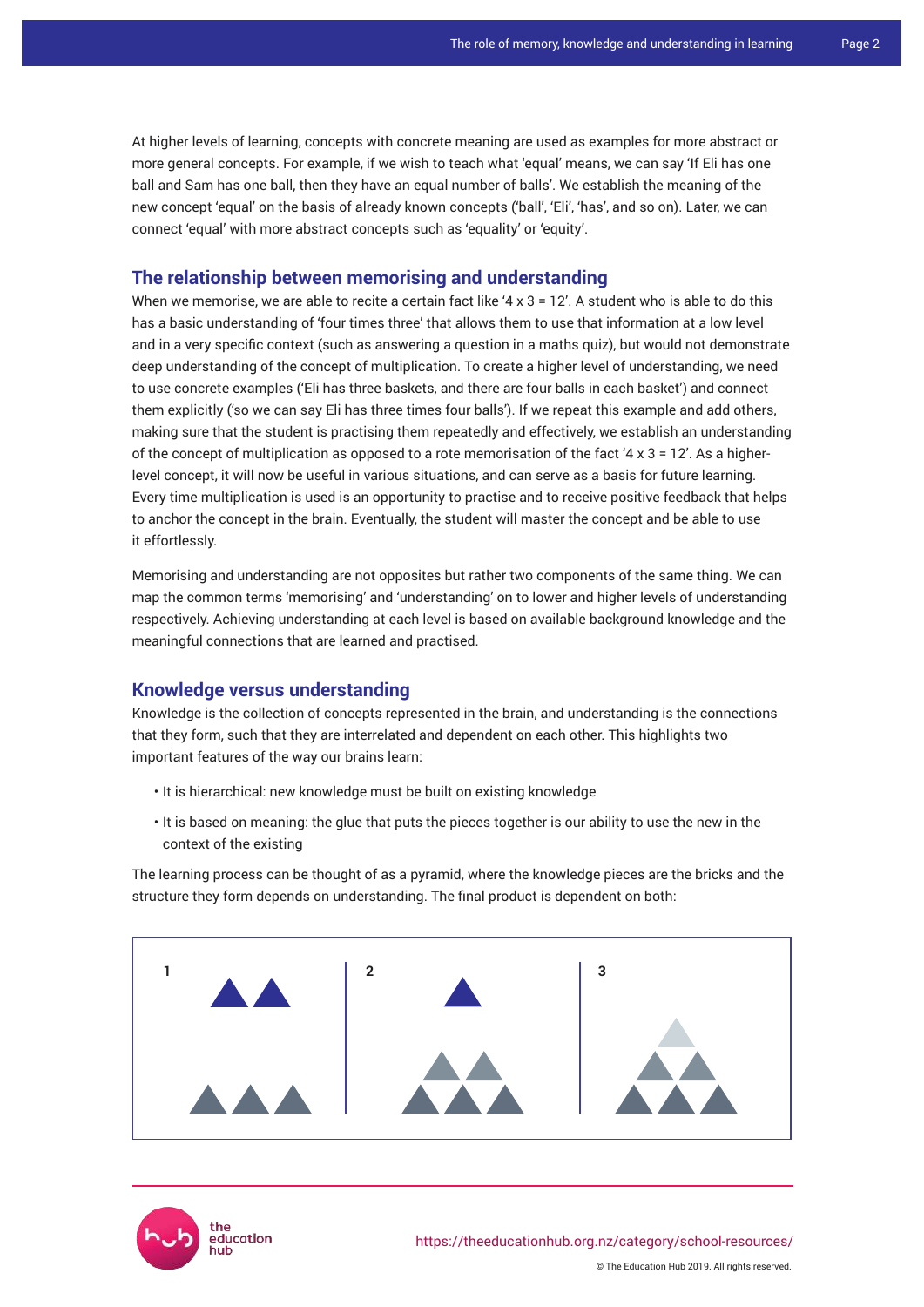As we learn more, we create more pyramids and more opportunities for higher-order learning (where a whole pyramid becomes just a brick in a new one) and interdisciplinary learning (that is supported by several other pyramids), as illustrated in the upper section of the diagram below. When foundational knowledge and understanding are not in place, as in the lower section of the diagram, learning will not be successful because the new information cannot connect with existing knowledge.



#### **Higher-order learning** is dependent on existing knowledge structures

Understanding the nature of this hierarchical and interconnected structure directs our attention to two important issues:

- **The ability to engage in higher-order learning is dependent on the solid structure of well-established knowledge.** This means that teaching wide and deep knowledge in meaningful ways is a crucial goal of education, especially in the age of technology and readily available information. Knowledge must be carefully learned and encoded in an individual's brain in order to support higher-order skills: learning knowledge and structuring it are essential for meaningful understanding.
- **Higher-order thinking skills, like critical thinking and creativity, are attained only on the basis of a solid body of knowledge in a specific domain**. There is no benefit in teaching critical thinking or creativity as a general 'skill', as [explained here](https://www.aft.org/sites/default/files/periodicals/Crit_Thinking.pdf) in detail. Rather, we should build the relevant body of knowledge and then deliberately practise the way of thinking we want to students to develop.

## **Applications in the classroom**

When students appear to be struggling to grasp new concepts, it may be because they lack either sufficient relevant background knowledge or the ability to connect it meaningfully to new material. Students who do not appear to demonstrate an understanding of concepts like multiplication or photosynthesis may actually have understood them at a low level, which is sufficient to perform only

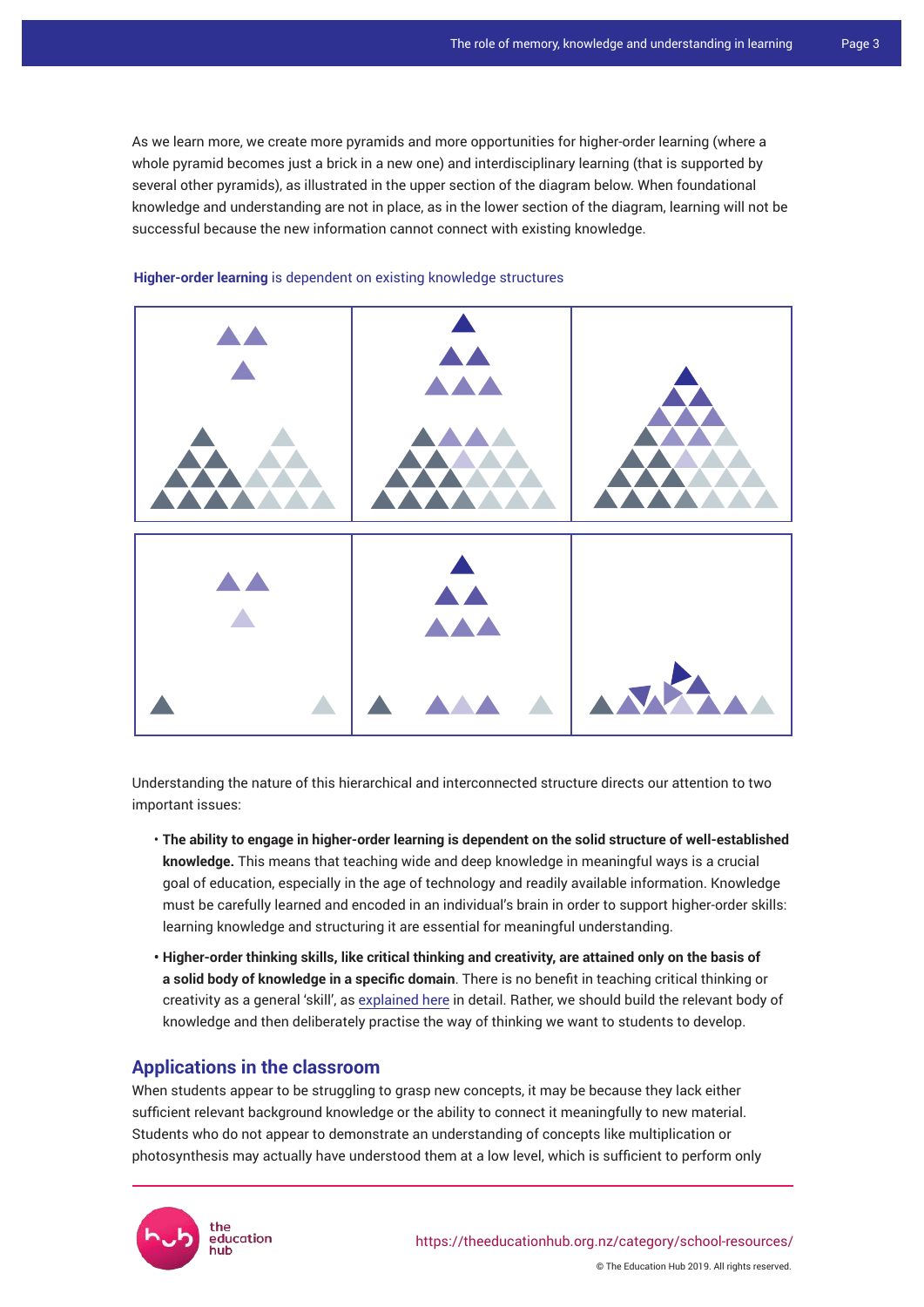a narrow range of tasks, rather than having understood nothing at all. In order for a concept to be retained in long-term memory, it is necessary to consolidate its meaning through ongoing practice and reinforcement.

It is crucial for our students to attain higher-level understanding so that the knowledge they learn at school will be accessible and useful to them in the future. To promote deep, higher-level understanding in the classroom, it is important to focus on three basic components: **new knowledge**, **prior knowledge** and **meaningful connection**:

#### **1. New knowledge: the new concept needs to be explicit, distinct, and clear**

Present the new concept before beginning the learning task to establish familiarity, if possible even more than once. For example, you might write it on the board as a preview for the lesson, or mention a concept in the context of future learning. It is also important to present the new concept explicitly, clearly and distinctly to ensure processing. You can do this by:

- Explaining the concept explicitly and repeating it after a reasonable interval
- Giving a straightforward explanation, rather than letting students explore and discover (these inquiry-based activities are more appropriate at later stages)
- Presenting only one new concept at a time, so as not to overload working memory resources

#### **2. Prior knowledge: relevant prior knowledge needs to be available and active**

Prior knowledge is the base of any learning pyramid, and is essential for future learning and higherorder skills. It is important to teach a rigorous content-rich curriculum as facts are essential bricks for future pyramids. There is ample [evidence](https://www.aft.org/sites/default/files/periodicals/Hirsch.pdf) to support this. If prior knowledge is not available, there is no other way but to teach it: time is better spent on teaching the basics than trying to teach new content without it.

Relevant information also needs to be active at the time of learning. It is tempting to assume that students intuitively relate new concepts to their background knowledge, but this is not always the case, especially when they are novices. Having teachers review relevant material may also create the illusion of active prior knowledge. Rather, [retrieval practice](https://theeducationhub.org.nz/the-benefits-of-retrieval-practice-in-learning/) in the form of **a short questionnaire on the required knowledge** can be used as effective preparation for the learning, as well as a source of formative assessment for the teacher to understand whether students have retained relevant information.

## **3. Meaningful connections: create explicit and meaningful connections between prior knowledge and new concepts**

The connections between the new concepts and existing knowledge should be explicit. After you have introduced and explained a new concept, you can establish these meaningful connections by using the elaborative interrogation method, which prompts students to explicitly and specifically explain the learned facts using questions like 'why' and 'how'.

As connections are understood on the basis of already familiar connections, it is helpful to use familiar and well-grounded concrete examples that represent the type of connections being taught. The pyramid illustrations above are a concrete example of the relations between abstract concepts knowledge and understanding. Other concrete examples that teachers can use include:

- Real objects (such as fingers) as examples for number concepts
- Matrices of real objects as examples for the multiplication concept
- Visual or physical models to help explain scientific concepts like DNA, forces, or currents



© The Education Hub 2019. All rights reserved.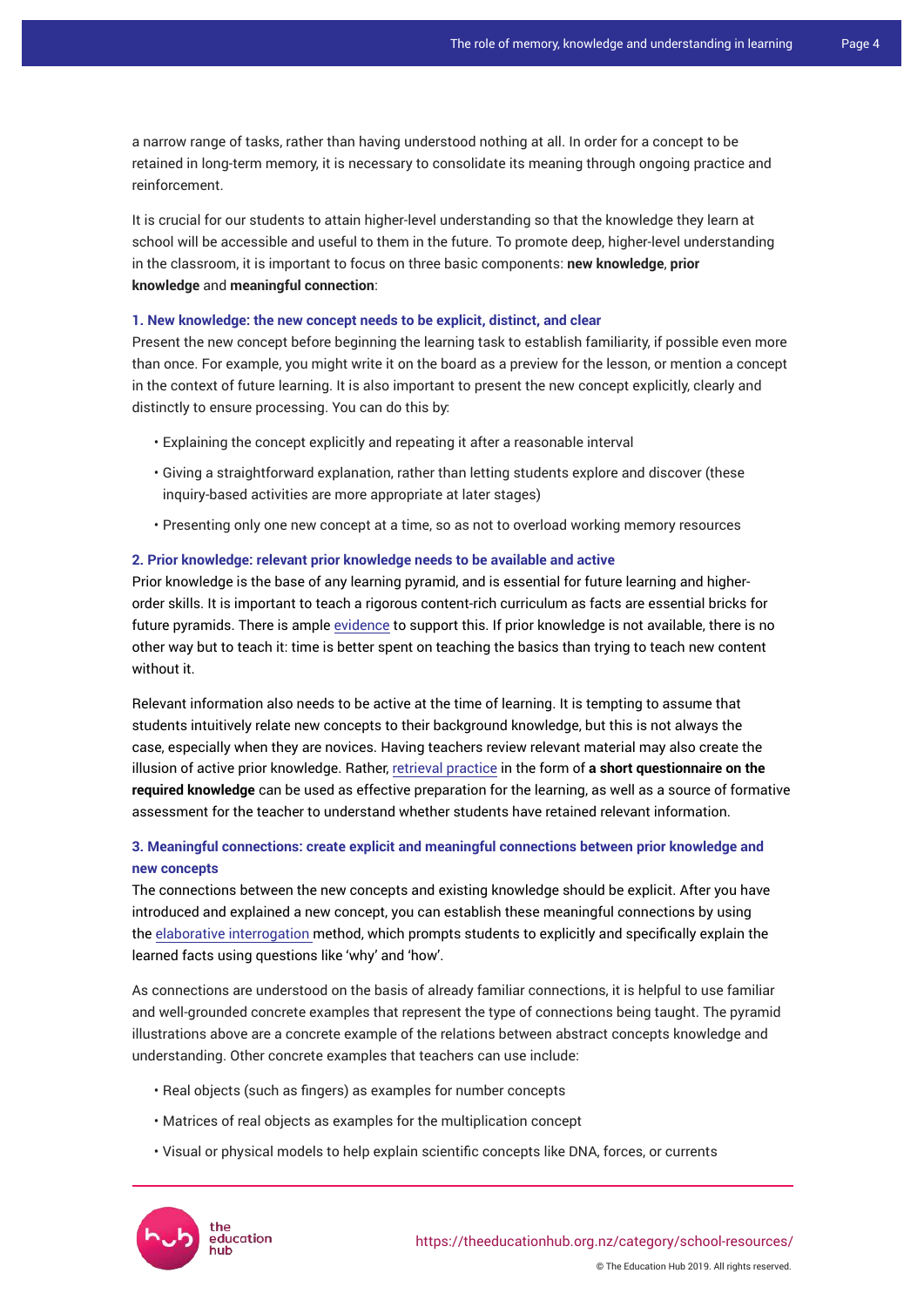In order to ensure that students are able to make meaningful connections between concepts by deeply understanding the concepts, it is important to use multiple [concrete examples](https://www.learningscientists.org/learning-scientists-podcast/2018/1/3/episode-10-concrete-examples?rq=concrete%20examples) and make explicit links between them, explaining the features they have in common.

## **Implications for students with different backgrounds**

It is clear that the background knowledge each student has acquired is the basis of their individual learning pyramids. This factor greatly influences how easily and how deeply they will engage in new learning. If students' prior knowledge is well established, it will be easier for them to utilise, even without help from the teacher. However, when the background knowledge is shallow and not practised, it is unlikely that students will utilise it effectively and independently. This means that different students can be characterised as 'quick learners', 'smart' and even 'creative' just because they have gained more knowledge and it is better established in their minds. As students learn more, their ability to assimilate new knowledge grows – just like with pyramids, the wider the base, the higher you can reach.

As teachers we can take steps to support students' learning by focusing on allocating their cognitive resources effectively. It is important to make sure that students gain new knowledge, understand it, and then practise it to reach mastery. While talk about 21st century skills tends to dominate current discourse about teaching and learning, research evidence makes it clear that knowledge, understanding and deliberate practice are still the basis for all knowledge and skill development. A teacher's work is essential to making sure each student's knowledge base is as solid as possible so that they can freely explore opportunities that we cannot even imagine.

#### **Recommended further reading**

Willingham, D. T. (2009). Why don't students like school?: A cognitive scientist answers questions about how the mind works and what it means for the classroom. John Wiley & Sons.

It is based on research and written especially for teachers, includes clear explanation, compelling examples and demonstrations (some of which can be shared with students as well), and classroom applications. Specifically relevant are the following chapters:

Chapter 2: 'Factual knowledge must precede skill' on the importance of knowledge as building blocks.

Chapter 4: 'We understand new things in the context of things we already know, and most of what we know is concrete' on the importance of familiar concrete examples, deep knowledge and transfer.

## **References**

Hirsch, E. D. (2003). Reading comprehension requires knowledge—of words and the world. American Educator, 27(1), 10-13. [https://www.aft.org/sites/default/](https://www.aft.org/sites/default/files/periodicals/Hirsch.pdf) [files/periodicals/Hirsch.pdf](https://www.aft.org/sites/default/files/periodicals/Hirsch.pdf)

The Learning Scientists. (2018, January). Concrete examples. Retrieved from https://www.learningscientists.org/learning-scientists-podcast/2018/1/3/episode-10-concrete-examples?rq=concrete%20examples